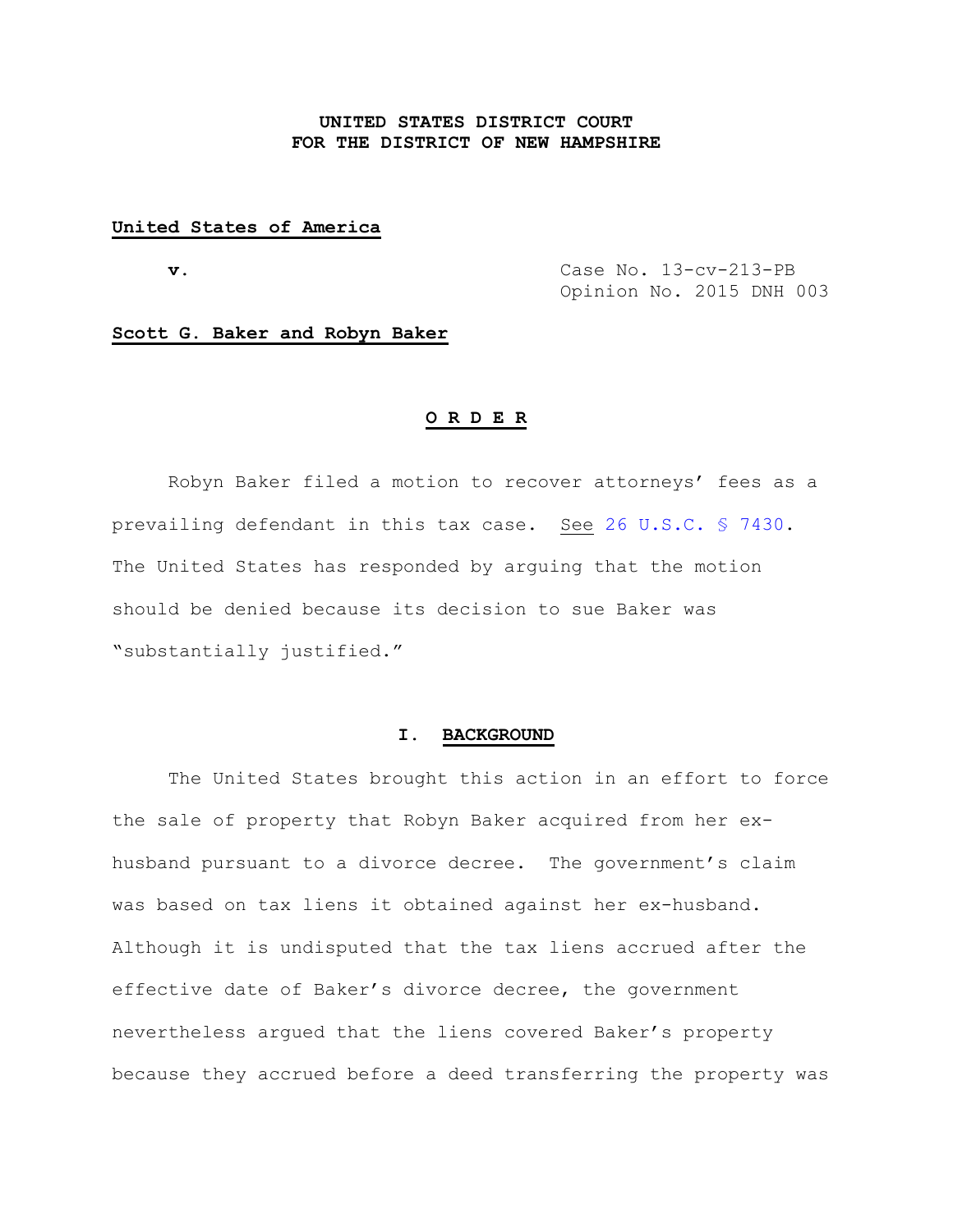recorded at the registry of deeds. I rejected the government's legal theory in ruling on the parties' cross motions for summary judgment. See United States v. Baker, 13-cv-213-PB, [2014 DNH](http://www.nhd.uscourts.gov/sites/default/files/Opinions/14/14NH176.pdf#xml=http://www.nhd.uscourts.gov/opinion-search?query=2014+dnh+176&pr=Opinions&prox=page&rorder=500&rprox=500&rdfreq=500&rwfreq=500&rlead=500&rdepth=0&sufs=2&order=r&mode=&opts=&cq=&id=54adb301ad)  [176.](http://www.nhd.uscourts.gov/sites/default/files/Opinions/14/14NH176.pdf#xml=http://www.nhd.uscourts.gov/opinion-search?query=2014+dnh+176&pr=Opinions&prox=page&rorder=500&rprox=500&rdfreq=500&rwfreq=500&rlead=500&rdepth=0&sufs=2&order=r&mode=&opts=&cq=&id=54adb301ad)

### **II. ANALYSIS**

The government's lien against a taxpayer for unpaid taxes extends to "all property and rights to property, whether real or personal, belonging to such person." [26 U.S.C. §](http://web2.westlaw.com/find/default.wl?cite=26+usc+6321&rs=WLW14.10&vr=2.0&rp=%2ffind%2fdefault.wl&sv=Split&fn=_top&mt=Westlaw) 6321. Construing this provision, the First Circuit held that property is not subject to a tax lien if the taxpayer relinquishes all interest in the property before the tax lien accrues. [United](http://westlaw.com/find/default.wl?ft=Y&referencepositiontype=S&rs=btil2.0&rp=%2ffind%2fdefault.wl&serialnum=1987060882&fn=_top&referenceposition=333&findtype=Y&vr=2.0&db=0000350&wbtoolsId=1987060882&HistoryType=F)  [States v. V & E Eng'g & Constr. Co.](http://westlaw.com/find/default.wl?ft=Y&referencepositiontype=S&rs=btil2.0&rp=%2ffind%2fdefault.wl&serialnum=1987060882&fn=_top&referenceposition=333&findtype=Y&vr=2.0&db=0000350&wbtoolsId=1987060882&HistoryType=F), 819 F.2d 331, 333 (1st Cir. [1987\);](http://westlaw.com/find/default.wl?ft=Y&referencepositiontype=S&rs=btil2.0&rp=%2ffind%2fdefault.wl&serialnum=1987060882&fn=_top&referenceposition=333&findtype=Y&vr=2.0&db=0000350&wbtoolsId=1987060882&HistoryType=F) see also [United States v. Gibbons, 71 F.3d 1496, 1501](http://westlaw.com/find/default.wl?ft=Y&referencepositiontype=S&rs=btil2.0&rp=%2ffind%2fdefault.wl&serialnum=1995236653&fn=_top&referenceposition=1501&findtype=Y&vr=2.0&db=0000506&wbtoolsId=1995236653&HistoryType=F)  [\(10th Cir. 1995\);](http://westlaw.com/find/default.wl?ft=Y&referencepositiontype=S&rs=btil2.0&rp=%2ffind%2fdefault.wl&serialnum=1995236653&fn=_top&referenceposition=1501&findtype=Y&vr=2.0&db=0000506&wbtoolsId=1995236653&HistoryType=F) [Thomson v. United States, 66 F.3d 160, 162-63](http://web2.westlaw.com/result/default.wl?ss=CNT&mt=FirstCircuit&tnprpdd=None&ft=Y&tf=0&db=0000506&stid=%7b5e571c42-1f43-472e-9a98-e7330b57be15%7d&cnt=DOC&rlt=CLID_FQRLT799005312228&scxt=WL&service=Find&rp=%2fFind%2fdefault.wl&referencesdu=162&ppt=SDU_162&tnprpds=TaxNewsFIT&serialnum=1995189069&vr=2.0&findtype=Y&cxt=DC&candisnum=1&tc=0&rlti=1&sv=Split&n=1&fn=_top&elmap=Inline&rs=btil2.0)  [\(8th Cir. 1995\);](http://web2.westlaw.com/result/default.wl?ss=CNT&mt=FirstCircuit&tnprpdd=None&ft=Y&tf=0&db=0000506&stid=%7b5e571c42-1f43-472e-9a98-e7330b57be15%7d&cnt=DOC&rlt=CLID_FQRLT799005312228&scxt=WL&service=Find&rp=%2fFind%2fdefault.wl&referencesdu=162&ppt=SDU_162&tnprpds=TaxNewsFIT&serialnum=1995189069&vr=2.0&findtype=Y&cxt=DC&candisnum=1&tc=0&rlti=1&sv=Split&n=1&fn=_top&elmap=Inline&rs=btil2.0) but see [United States v. Creamer Indus., Inc.,](http://web2.westlaw.com/find/default.wl?cite=+349+F.2d+625&ft=Y&vr=2.0&rs=WLW14.10&rp=%2ffind%2fdefault.wl&utid=1&fn=_top&mt=FirstCircuit&sv=Split)  [349 F.2d 625 \(5th Cir. 1965\).](http://web2.westlaw.com/find/default.wl?cite=+349+F.2d+625&ft=Y&vr=2.0&rs=WLW14.10&rp=%2ffind%2fdefault.wl&utid=1&fn=_top&mt=FirstCircuit&sv=Split) In reaching this conclusion, the First Circuit rejected the government's argument that a taxpayer retains an interest in transferred property that can be subject to a tax lien until the deed is recorded and the property is protected from claims of subsequent purchasers. As the court noted:

2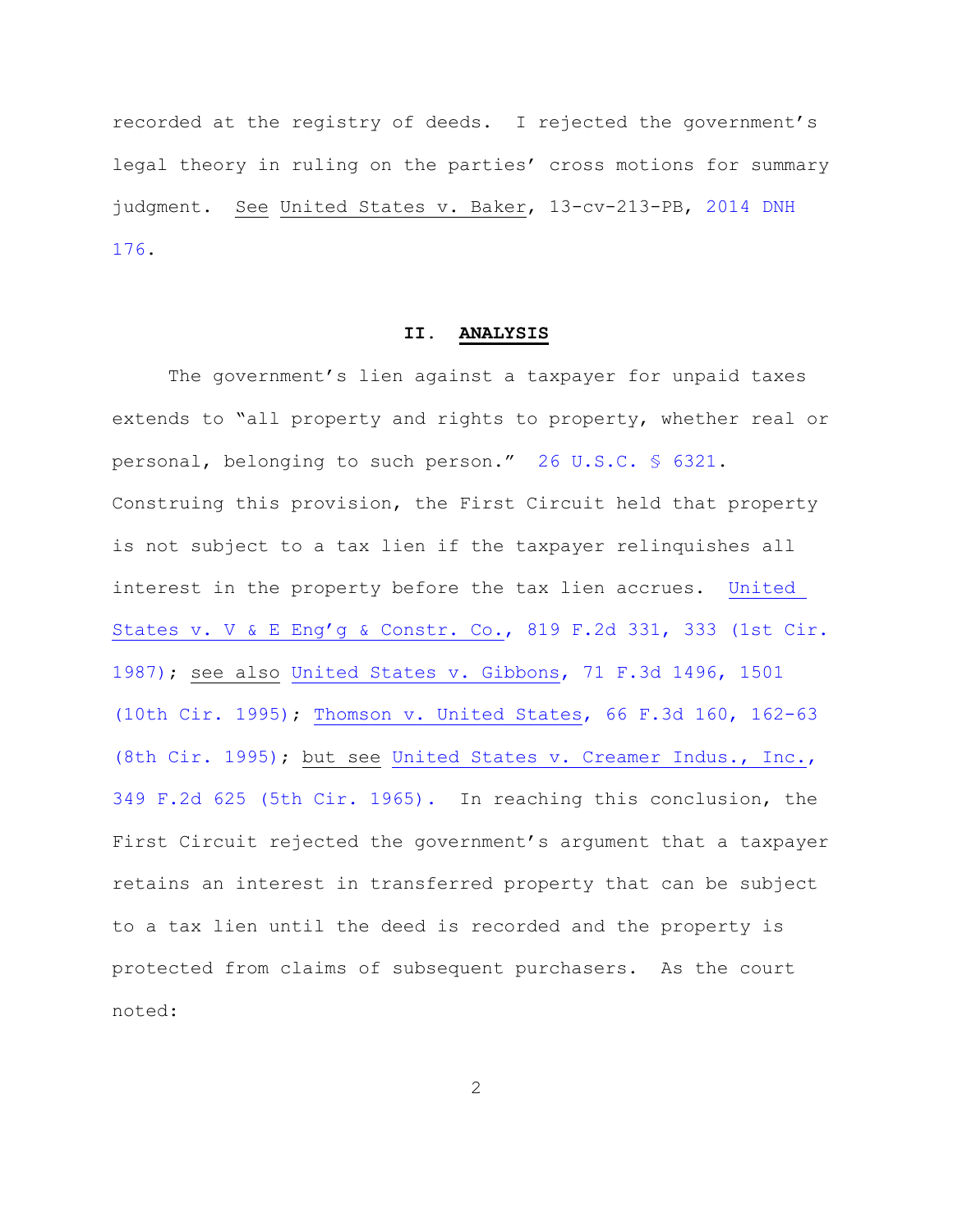The government's argument amounts to asking that we construe the term "right to property" in Section 6321 as referring to the possibility that the seller might fraudulently convey the sold property to an innocent third party. We cannot accept that Congress intended the term "right" to include the possibility that a party might engage in fraud.

[V & E Eng'g & Constr. Co.](http://westlaw.com/find/default.wl?ft=Y&referencepositiontype=S&rs=btil2.0&rp=%2ffind%2fdefault.wl&serialnum=1987060882&fn=_top&referenceposition=333&findtype=Y&vr=2.0&db=0000350&wbtoolsId=1987060882&HistoryType=F), 819 F.2d at 333. The Tenth Circuit reached a similar conclusion when, in following the First Circuit's reasoning, it noted that the government stands in the shoes of the taxpayer rather than his creditors when it attempts to enforce a tax lien against transferred property. [Gibbons, 71](http://web2.westlaw.com/find/default.wl?cite=71+f3d+1501&rs=WLW14.10&vr=2.0&rp=%2ffind%2fdefault.wl&sv=Split&fn=_top&mt=Westlaw)  [F.3d at 1501.](http://web2.westlaw.com/find/default.wl?cite=71+f3d+1501&rs=WLW14.10&vr=2.0&rp=%2ffind%2fdefault.wl&sv=Split&fn=_top&mt=Westlaw)

As I explained in my prior ruling granting Baker's motion for summary judgment, a divorce decree apportioning real estate among divorcing parties ordinarily occurs under New Hampshire law as soon as the decree becomes effective rather than when a deed reflecting the transfer is recorded. See [Mamalis v.](http://westlaw.com/find/default.wl?ft=Y&referencepositiontype=S&rs=btil2.0&rp=%2ffind%2fdefault.wl&serialnum=1972102340&fn=_top&referenceposition=424&findtype=Y&vr=2.0&db=0000579&wbtoolsId=1972102340&HistoryType=F)  [Bornovas, 112 N.H. 423, 424, 428 \(1972\)](http://westlaw.com/find/default.wl?ft=Y&referencepositiontype=S&rs=btil2.0&rp=%2ffind%2fdefault.wl&serialnum=1972102340&fn=_top&referenceposition=424&findtype=Y&vr=2.0&db=0000579&wbtoolsId=1972102340&HistoryType=F) (citing [Swett v. Swett,](http://web2.westlaw.com/result/default.wl?ss=CNT&mt=FirstCircuit&tnprpdd=None&ft=Y&tf=0&db=0000579&stid=%7b5e571c42-1f43-472e-9a98-e7330b57be15%7d&cnt=DOC&rlt=CLID_FQRLT26742344911228&scxt=WL&service=Find&rp=%2fFind%2fdefault.wl&referencesdu=2&ppt=SDU_2&tnprpds=TaxNewsFIT&serialnum=1870005438&vr=2.0&findtype=Y&cxt=DC&candisnum=1&tc=0&rlti=1&sv=Split&n=1&fn=_top&elmap=Inline&rs=btil2.0)  [49 N.H. 264, 264 \(1870\)\)](http://web2.westlaw.com/result/default.wl?ss=CNT&mt=FirstCircuit&tnprpdd=None&ft=Y&tf=0&db=0000579&stid=%7b5e571c42-1f43-472e-9a98-e7330b57be15%7d&cnt=DOC&rlt=CLID_FQRLT26742344911228&scxt=WL&service=Find&rp=%2fFind%2fdefault.wl&referencesdu=2&ppt=SDU_2&tnprpds=TaxNewsFIT&serialnum=1870005438&vr=2.0&findtype=Y&cxt=DC&candisnum=1&tc=0&rlti=1&sv=Split&n=1&fn=_top&elmap=Inline&rs=btil2.0). The failure to record a deed reflecting the transfer thus does not affect the validity of the transfer between the grantor and the grantee. See [N.H. Rev.](http://web2.westlaw.com/find/default.wl?cite=nh+rev+stat+ann+477%3a7&rs=WLW14.10&vr=2.0&rp=%2ffind%2fdefault.wl&sv=Split&fn=_top&mt=Westlaw)  [Stat. Ann. § 477:7](http://web2.westlaw.com/find/default.wl?cite=nh+rev+stat+ann+477%3a7&rs=WLW14.10&vr=2.0&rp=%2ffind%2fdefault.wl&sv=Split&fn=_top&mt=Westlaw) (specifying that no conveyance of real estate "shall be valid to hold the same against any person but the grantor and his heirs only, unless such deed or lease be

3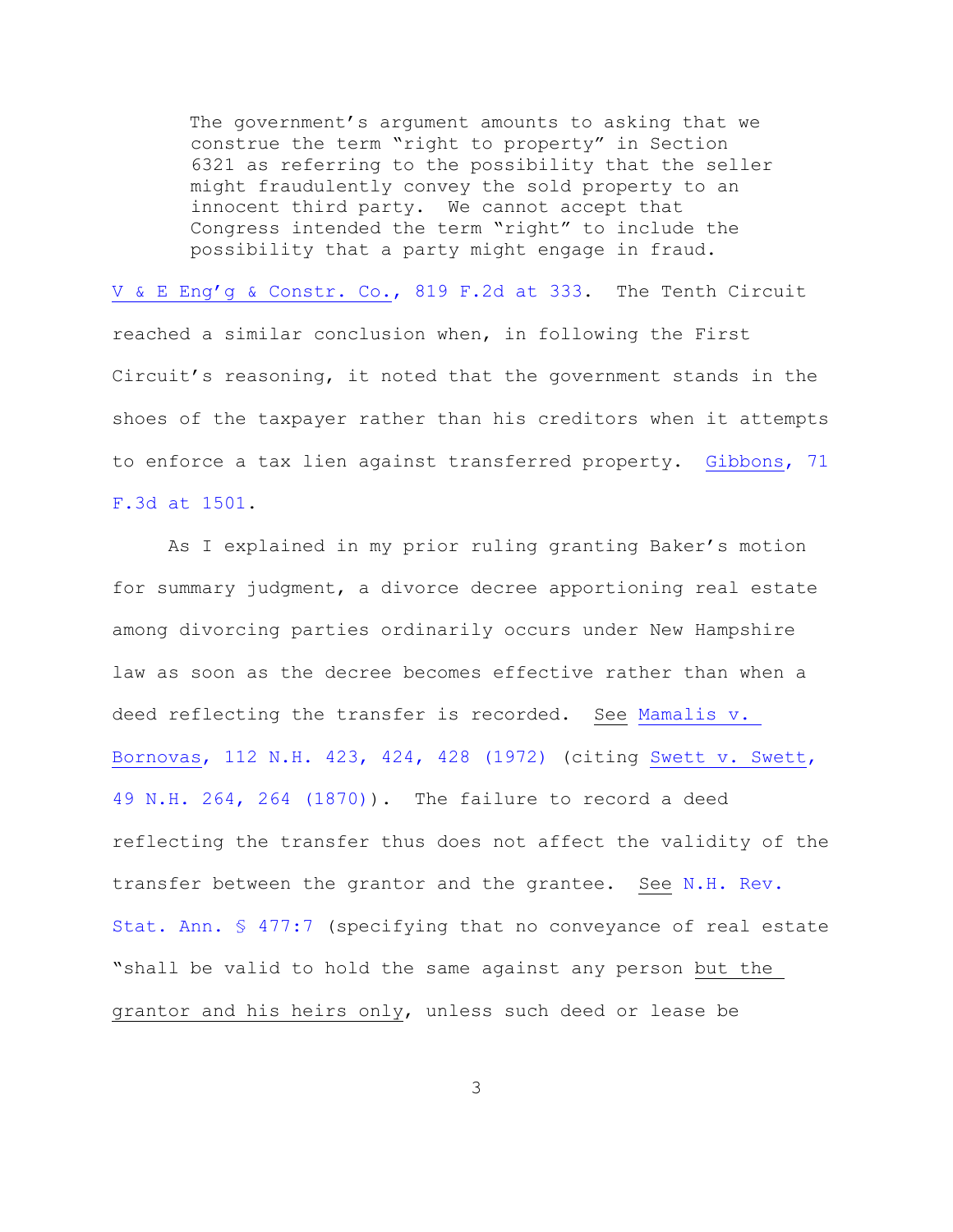acknowledged and recorded, according to the provisions of this chapter")(emphasis added).

Because the First Circuit has determined that the federal government cannot enforce a tax lien against property that the taxpayer has transferred before the lien accrued even if a deed reflecting the transfer has not been properly recorded, and New Hampshire law provides that a transfer of property pursuant to a divorce decree occurs as soon as the divorce decree becomes effective, it should have been obvious to the government that its tax liens against Baker's ex-husband cannot apply to her property because the decree transferring the property became effective before the tax liens accrued. In short, because Baker's ex-husband had no interest in the property when the tax liens accrued, the liens simply do not cover the property.

The government's contention that its litigation position was substantially justified is based on an untenable reading of First Circuit precedent and New Hampshire law. Accordingly, I agree that Baker is entitled to recover her reasonable attorneys $^{\prime}~$  fees. $^{1}$ 

÷.

I decline to address the government's argument that the fee request is excessive and insufficiently supported. Instead, I direct the parties to meet and confer in an effort to resolve this issue by agreement. If an agreement cannot be reached within 30 days, the defendant may renew her motion and the